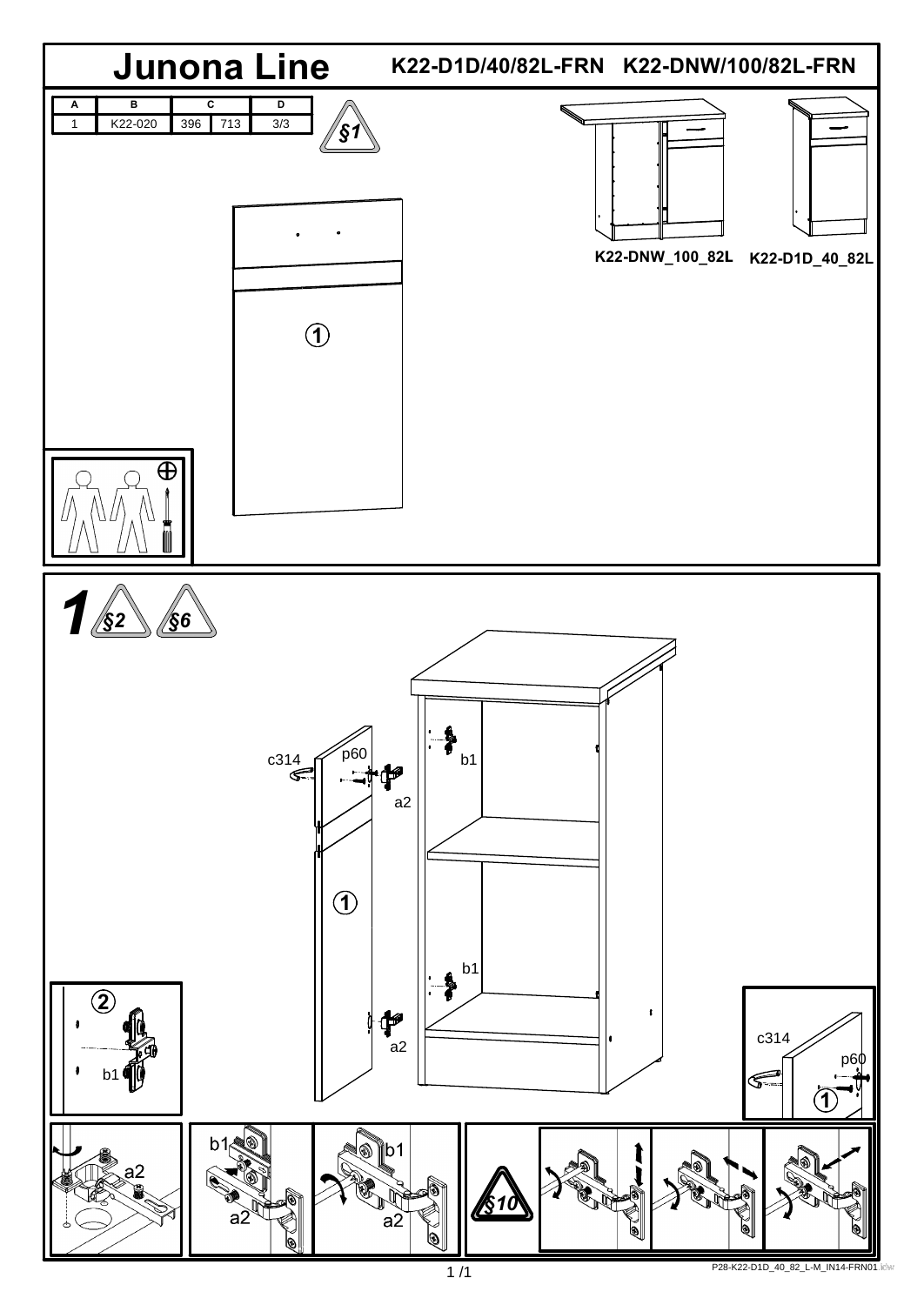

## P28-K22-D1D\_40\_82\_P-M\_IN14-FRN01.idw 1 /1 .idw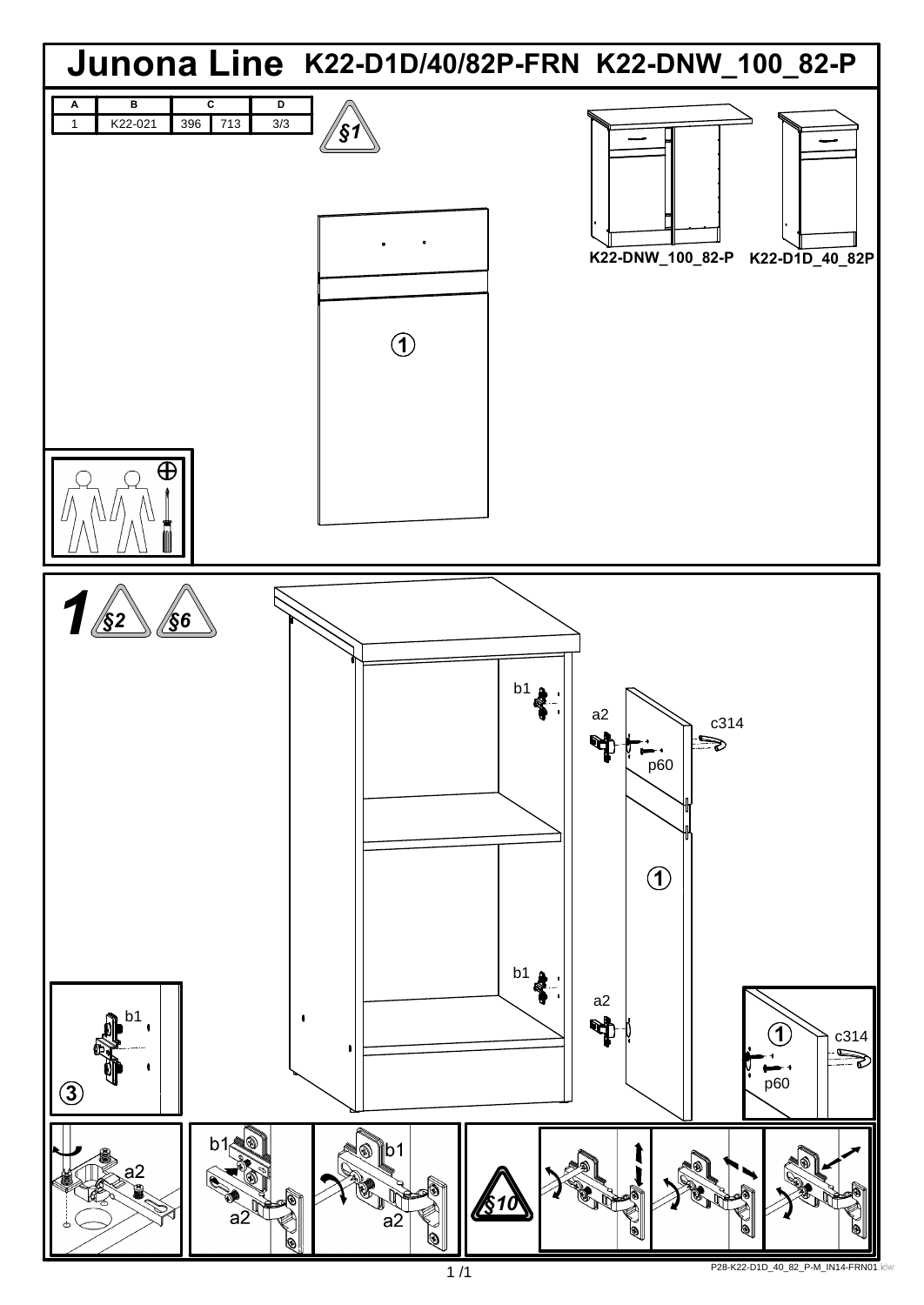